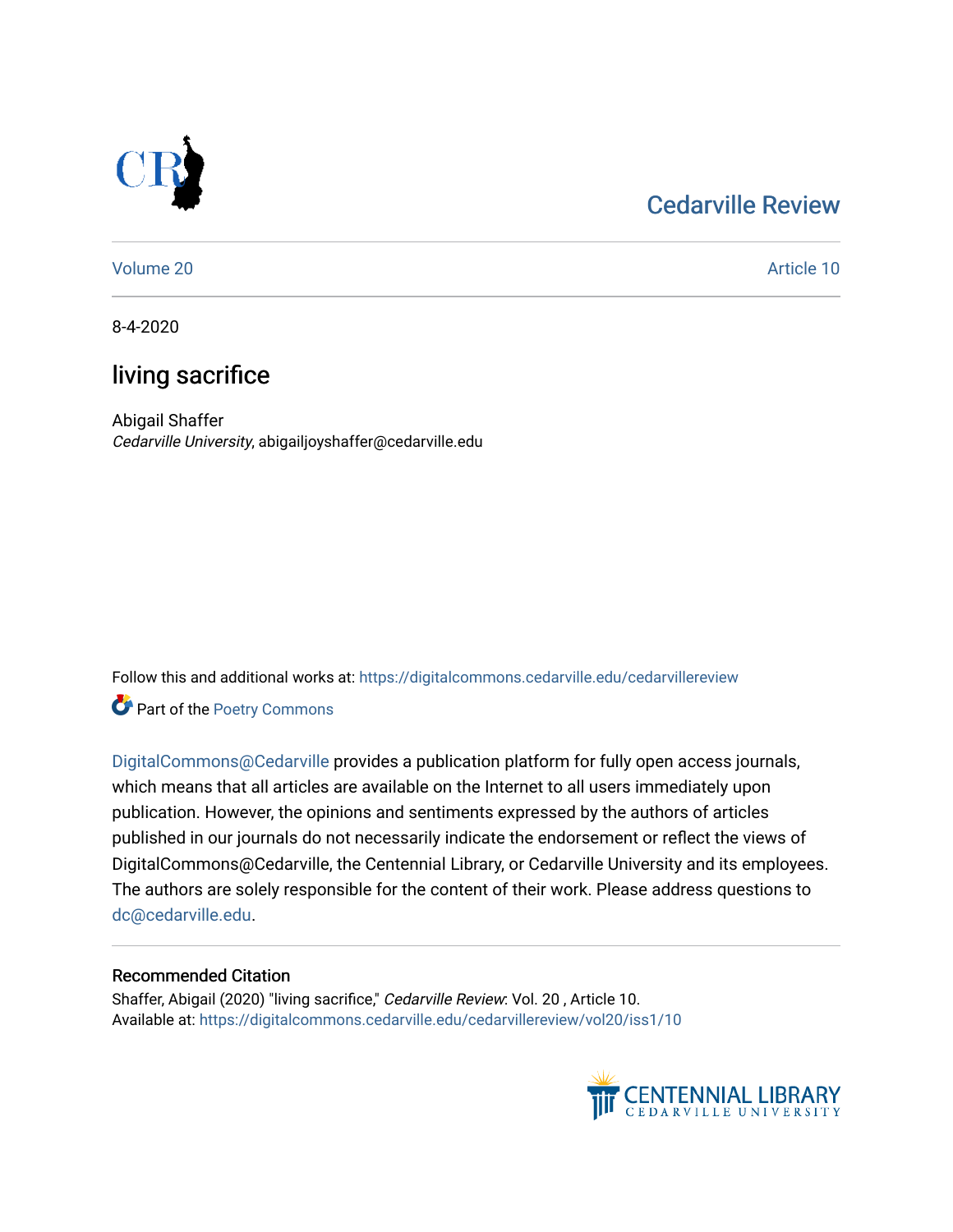### living sacrifice

### Description

This is a poem about a bad day when my chronic illness flared up.

### Creative Commons License

### 

This work is licensed under a [Creative Commons Attribution-Noncommercial-No Derivative Works 4.0](http://creativecommons.org/licenses/by-nc-nd/4.0/) [License](http://creativecommons.org/licenses/by-nc-nd/4.0/).

### About the Contributor

Abby Shaffer is a liberal arts student with a concentration in creative writing. She thinks it's pretty great that God gave us words, and she hopes we will make them as true and beautiful and hopeful as we can.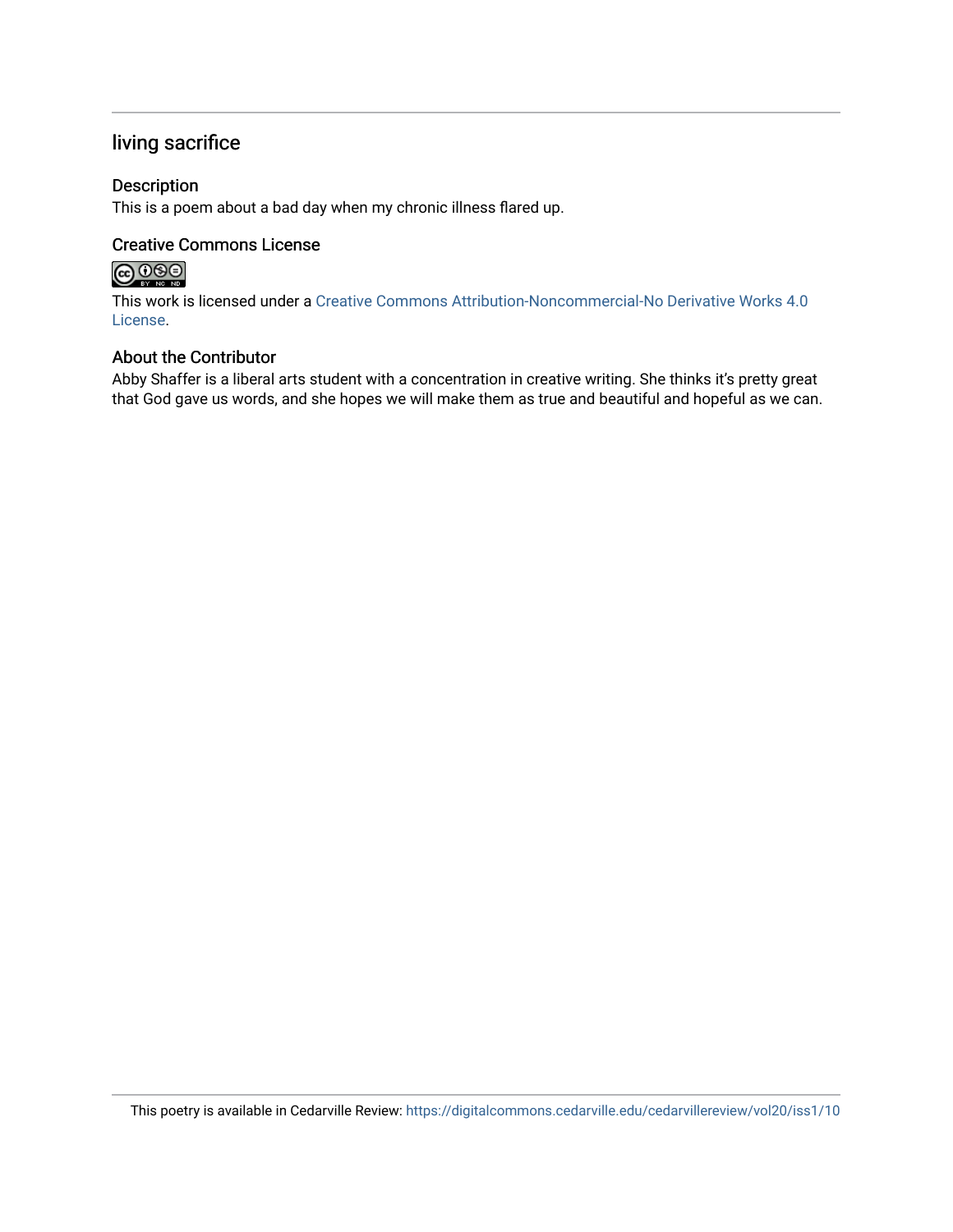# **LIVING SACRIFICE**

#### ABIGAIL SHAFFER

Praise Him. I praise Him! O Lord of my waking, Overseer of my lungs, Blood-keeper:

Please take as my praise All that I lived today. Highest Ruler, take the dark smudged eyeliner I slept in; take the hours I did not wake And smile upon them; Look favorably on all the times I tried to move and could not, take my Throbbing arms and hands paralytic.

Take my rising from the dead And take my surprise when I cried bitterly, Kneeling on the floor, shivering; Accept as a sweet aroma the sour sweat That coated my sheets and skin.